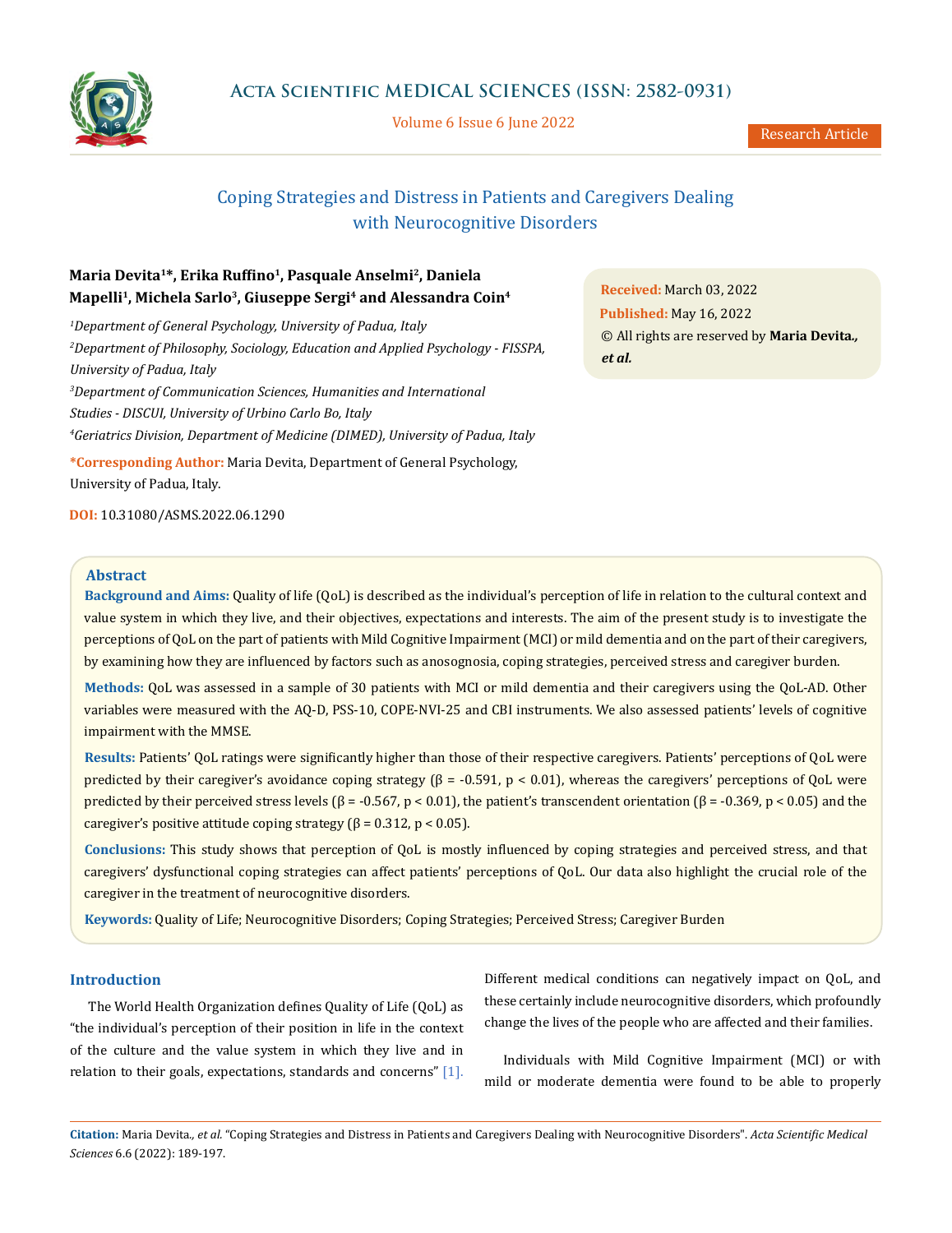evaluate their QoL  $[2]$ . There is also evidence showing a significant difference between patients' and caregivers' perceptions of QoL [3,4]. Patients' tend to rate their QoL higher than their caregivers do  $[5, 6]$ , in accord with the "disability paradox"  $[7]$ : despite their serious physical or cognitive impairments, patients' perceptions of their QoL are higher than would be expected.

The literature shows that perception of QoL can be negatively influenced by several factors, with lack of autonomy in daily activities, and behavioral and mood disorders (such as depression) the main negative predictors of  $QoL$   $[8]$ , especially for caregivers and their overall caregiving burden  $[8-10]$ . On the other hand, anosognosia (i.e., a lack of awareness) appears to be the factor that most impacts on both patients' and caregivers' perceptions of QoL. Higher anosognosia is usually associated with a better evaluation by the patient and a worse evaluation by the caregiver  $\lceil 3 \rceil$ . Along with anosognosia, caregiver burden is also a factor associated with caregivers' lower perceptions of QoL  $[6,11-13]$ . On the other hand, cognitive impairment does not adversely affect the perceptions of QoL of either patients with neurocognitive disorders nor their caregivers [14,15].

Several studies suggest that the ability of patients with neurocognitive disorders to adapt, and the ways they deal with problematic situations may predict and modify their QoL [16]. The use of functional coping strategies would therefore improve adaptation to daily life situations, which in turn would improve perceptions of QoL.

The use of problem-focused coping strategies by caregivers is associated with a slower decline in patients' cognitive functions [17]. On the other hand, dysfunctional strategies, especially avoidance strategies, are closely associated with greater anxiety or depressive symptoms, and higher levels of stress and burden in the caregiver, which inevitably influence their patients' QoL  $[18]$ . Notwithstanding this important evidence, only a few studies have so far investigated the potential impact of the coping strategies adopted by people with dementia and caregivers on the perception of patients' QoL.

The purpose of this study is to investigate the perceptions of patients' QoL by caregivers and by individuals with MCI or mild dementia by looking at the role played by various factors, namely awareness of the disease, coping strategies, stress levels, and caregiver burden. Our hypothesis is that problem-oriented coping strategies are associated with lower levels of stress and less negative perceptions of QoL. In line with the literature, we expect the discrepancy between the perceptions of the caregiver and that of the family member being cared for to be greater when the patient's degree of anosognosia is higher.

## **Materials and Methods**

Participants with MCI or mild dementia ( $n = 30$ , 16 women and 14 men, mean age  $81.8 \pm 3.01$  years) and their respective caregivers ( $n = 30$ , 23 women and 7 men, mean age  $64 \pm 13.6$  years) were recruited by the Cognitive Impairment and Dementia Center (CDCD), Department of Medicine, University of Padua. Inclusion criteria were: a diagnosis of MCI or neurocognitive disorder according to standard clinical criteria (NINCDS-ADRDA), a Mini Mental State Examination (MMSE) score between 18 and 26, and care provided by a close relative, such as a spouse, child or sibling. Exclusion criteria were: a history of alcoholism or drug abuse, the presence of a psychiatric disorder (as informed by the caregiver during a preliminary clinical interview), serious communication problems preventing them from giving adequate responses to questions, and other diseases that could compromise inclusion.

After an initial geriatric visit during which the MMSE was administered, all participants were contacted by phone to arrange an appointment. The questionnaires were handed out during a single meeting that patients attended accompanied by their respective caregivers, but were completed individually by patients during an experimental session lasting about 30 minutes. While waiting, caregivers were given a brief explanation then asked to fill in their own questionnaires. The various assessments made are described briefly below.

#### **Cognitive functions**

The cognitive functions of participants with neurocognitive disorders were assessed with the MMSE [19], a 30-point screening tool that assesses spatial and temporal orientation, coding and recall of words, attention and calculation, visuospatial skills and language to give an overall cognitive profile. Total scores range from 0 to a maximum of 30, with a score of less than 24 indicating cognitive impairment.

# **Citation:** Maria Devita*., et al.* "Coping Strategies and Distress in Patients and Caregivers Dealing with Neurocognitive Disorders". *Acta Scientific Medical Sciences* 6.6 (2022): 189-197.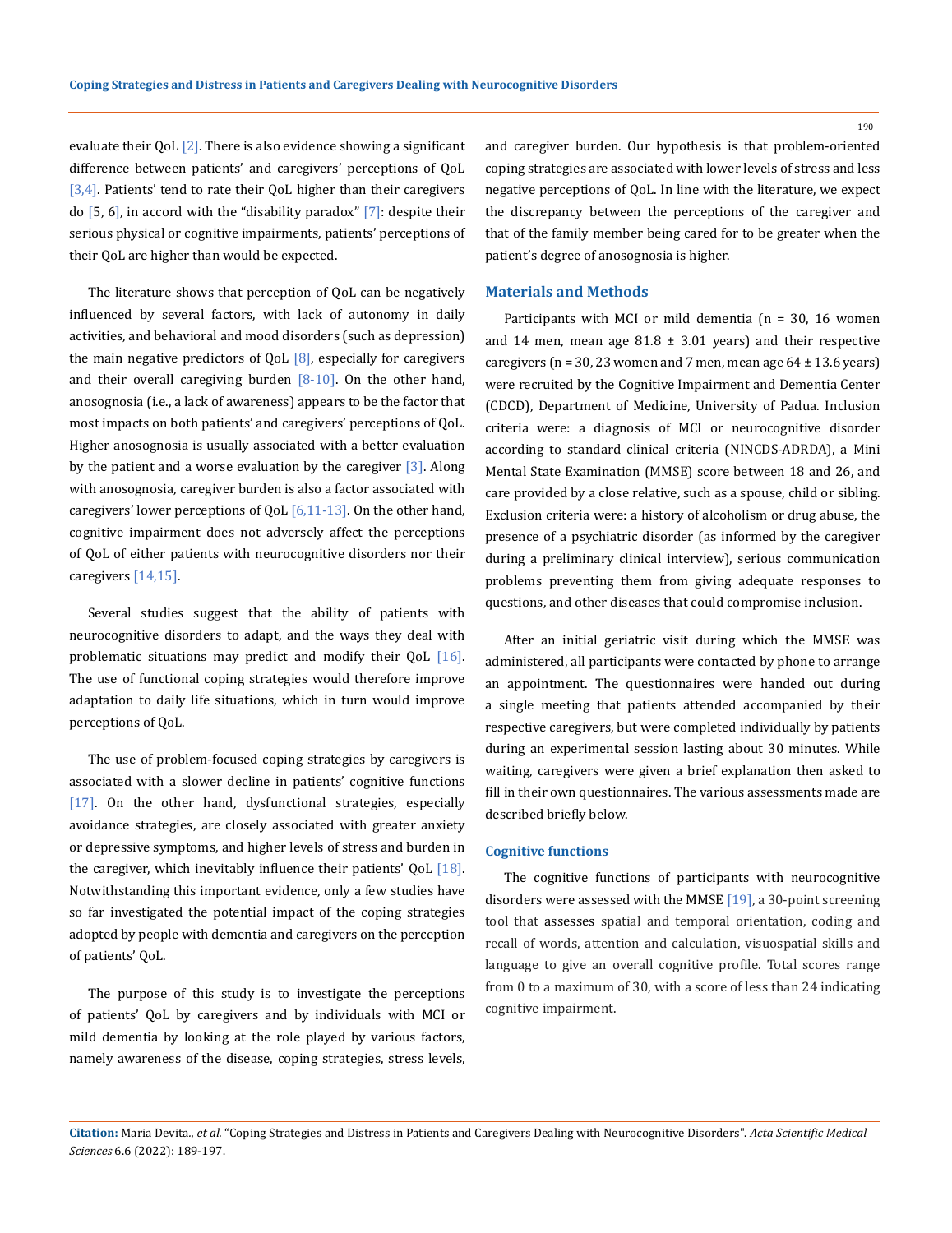## **Perception of quality of life**

Patients' and caregivers' perceptions of QoL were assessed with the Italian version of the Quality of Life in Alzheimer's Disease instrument QoL-AD [20], a 13-item questionnaire on various aspects of the patient's life. Questionnaires (with the same questions) were administered separately to the caregiver and to the patient. The items are rated on a 4-point Likert scale from 1 "Poor" to 4 "Excellent" with total scores ranging from 13 to 52: the lower the score the poorer the quality of life.

#### **Anosognosia**

Patient's anosognosia was measured with the Italian version of the Anosognosia Questionnaire - Dementia AQ-D [21], a 30 item measure of the patient's awareness of his/her deficits in two domains: intellectual functioning (AQ-D A) and behavioral functioning (AQ-D B). Questionnaire (with the same questions) were administered separately to the caregiver and to the patient. The items are rated on a 4-point Likert scale from 1 "Never" to 4 "Always". The level of anosognosia is determined by final differential scores obtained by subtracting the patient's score from the caregiver's score: differential scores equal to or greater than 2 in at least 4 items indicate an anosognosic patient.

#### **Perceived stress**

Perceived stress was measured in both patients and their caregivers using the Perceived Stress Scale PSS-10 [22], a selfreport 10-item questionnaire that asks the subject how often s/he has felt or thought in a particular way in the last month. The items are rated on a 5-point Likert scale from 0 "Never" to 4 "Very often".

### **Coping strategies**

Participants' coping strategies were measured with the short Italian version of the Coping Orientation to Problems Experienced COPE-NVI-25  $[23]$ , a 25-item self-report questionnaire that measures how often the subject uses various coping strategies in difficult or stressful situations. The items are rated on a 6-point Likert scale from 1 "I usually don't" to 6 "I almost always do". Five coping strategies are measured:

- • Problem orientation: Use of active planning strategies aimed at solving the problem;
- Transcendent orientation: Religion;
- Positive attitude: Attitude of acceptance and positive reinterpretation of events;
- Social support: Seeking understanding, support and information from others;
- Avoidance strategies: Denial of events, behavioral and mental detachment.

#### **Caregiver burden**

The Caregiver Burden Inventory CBI [24] is a 24-item selfreport questionnaire for assessing the burden of caregivers caring for people with chronic disease. The items are rated on a 5-point Likert scale from 0 "Never" to 4 "Nearly always". The questions cover 5 dimensions of caregiver burden: objective burden; timedependence, referring to time demands for assistance; psychological burden, understood as the caregiver's feelings of exclusion from expectations and opportunities; physical burden, which describes the caregiver's feelings of fatigue and health problems; social burden, which describes the caregiver's feelings of role conflict; and emotional burden, which describes the caregiver's feelings of shame or embarrassment caused by the patient.

#### **Statistical analyses**

The Kolmogorov-Smirnov test was used to verify the normal distribution of the variables under study. Cronbach's α coefficient was calculated to assess the internal consistency of the patients' and caregivers' responses to the QoL-AD, AQ-D, COPE-NVI-25, and PSS-10, and caregivers' responses to the CBI. The paired sample t-test was performed on the QoL-AD, COPE-NVI-25 and PSS-10 total scores to identify possible differences between the patients' and caregivers' in their perceptions of QoL, and in their coping strategies and perceived stress levels. The Pearson's correlation coefficient *r* was used to explore the correlations among all the variables of interest. Four stepwise regression analyses were performed to determine the factors associated with the patients' and caregivers' QoL ratings. Two regressions were performed using the patients' QoL-AD scores as the dependent variable: in one model, MMSE score, degree of anosognosia, patient's and caregivers' perceived stress levels and coping strategies, and caregiver burden were included as predictors; in the other model, only MMSE score, degree of anosognosia, patients' perceived stress levels and coping strategies were included as predictors. Another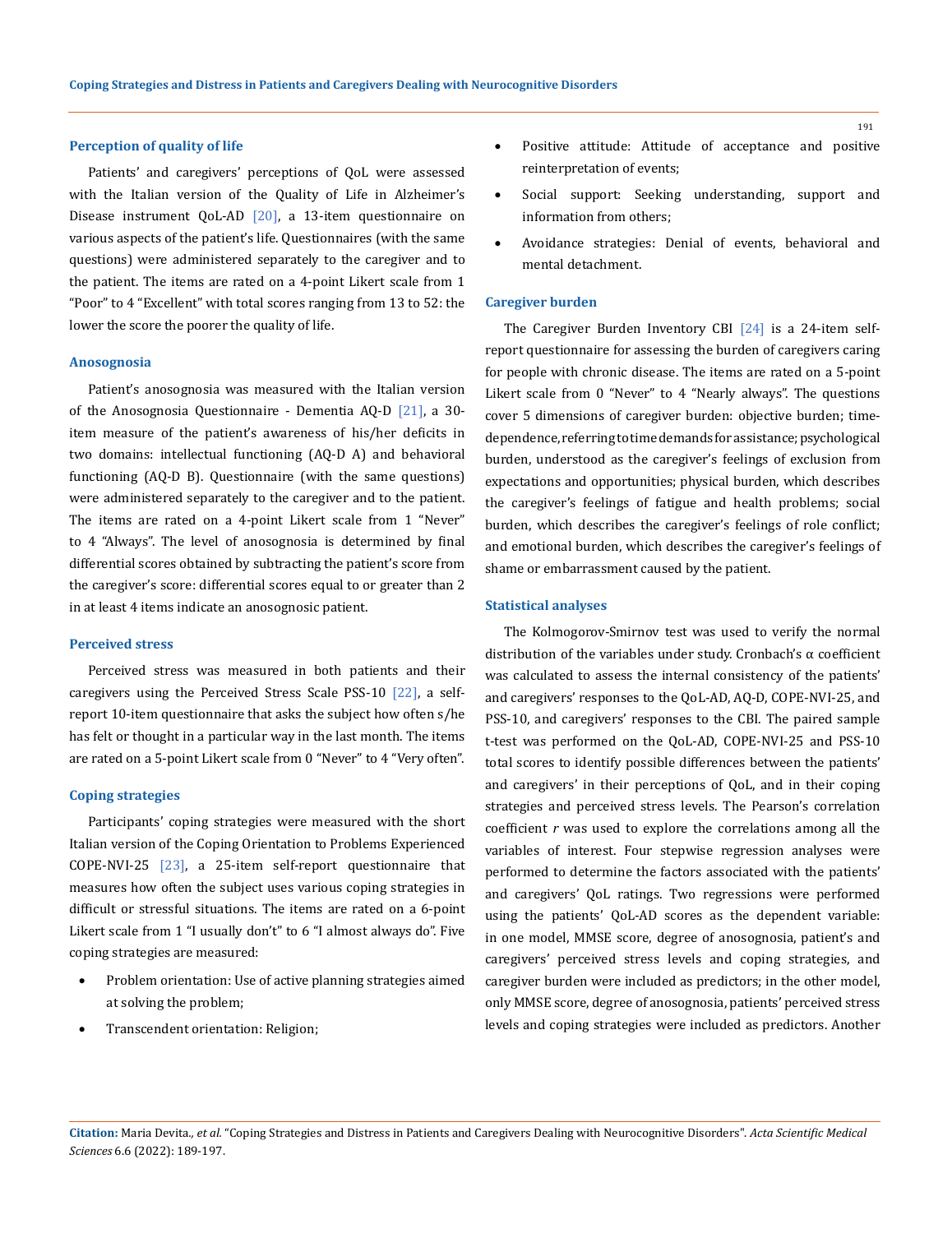two regressions were performed using the caregivers' QoL-AD scores as the dependent variable: in one model, MMSE score, degree of anosognosia, patient's and caregivers' perceived stress levels and coping strategies, and caregiver burden were included as predictors; in the other model, only caregivers' perceived stress levels, coping strategies and burden were included as predictors.

Statistical analyses were carried out using SPSS - Statistical Package for the Social Sciences (IBM SPSS Statistics for Windows, version 22.0, 2013).

### **Results**

## **Internal consistency reliability**

Internal consistency was good for all the instruments, except the behavioral functioning domain of the AQ-D (AQ-D B) administered to patients. Cronbach's α coefficient was 0.84 for QoL reported by patients, and 0.89 reported by caregivers. See Table 1 for the other Cronbach's α coefficients.

|                                                                                                                                                                    | <b>Patient</b>                               | <b>Caregiver</b>                             |
|--------------------------------------------------------------------------------------------------------------------------------------------------------------------|----------------------------------------------|----------------------------------------------|
| Quality of life in Alzheimer's Disease<br>$(QoL-AD)$                                                                                                               | 0.84                                         | 0.89                                         |
|                                                                                                                                                                    |                                              |                                              |
| Anosognosia Questionnaire - Demen-<br>tia $(AQ-D)$                                                                                                                 | 0.81<br>0.79                                 | 0.93<br>0.92                                 |
| AQ-D A<br>AQ-D B                                                                                                                                                   | 0.50                                         | 0.83                                         |
| <b>Perceived Stress Scale (PSS-10)</b>                                                                                                                             | 0.85                                         | 0.89                                         |
| <b>Coping Orientation to Problems</b><br><b>Experienced</b><br>Social support<br>Avoidance<br>Positive attitude<br>Problem orientation<br>Transcendent orientation | 0.81<br>0.81<br>0.61<br>0.56<br>0.43<br>0.95 | 0.87<br>0.84<br>0.73<br>0.74<br>0.77<br>0.93 |
| <b>Caregiver Burden Inventory (CBI)</b><br>Objective burden<br>Psychological burden<br>Physical burden<br>Social burden<br>Emotional burden                        |                                              | 0.95<br>0.91<br>0.92<br>0.79<br>0.63<br>0.76 |

**Table 1:** Cronbach's α coefficient for the variables measured.

Table 2 shows the descriptive statistics for the sample. The Kolmogorov-Smirnov test indicated that all the variables measured had a substantially normal distribution  $(p > .05)$ .

|                                                          | <b>MCI/mild AD</b><br>$(n = 30)$ | <b>Caregiver</b><br>$(n = 30)$ |
|----------------------------------------------------------|----------------------------------|--------------------------------|
| Age, $m \pm sd$                                          | $81.83 \pm 3.018$                | $64.53 \pm 13.6$               |
| Education, $m \pm sd$                                    | $8.43 \pm 5.28$                  | $11.97 \pm 4.12$               |
| $MMSE$ , m $\pm$ sd                                      | $23.13 \pm 2.047$                |                                |
| Quality of Life in Alzheimer's Disease (QoL-AD)          |                                  |                                |
| QoL-AD total score, $m \pm sd$                           | $37.97 \pm$<br>$5.97***$         | $28.83 \pm$<br>$7.37***$       |
| Coping Orientation to Problems Experienced (COPE-NVI-25) |                                  |                                |
| COPE_social support, $m \pm sd$                          | $3.93 \pm 1.31$                  | $3.36 \pm 1.34$                |
| COPE_avoidance, $m \pm sd$                               | $2.83 \pm 0.81**$                | $2.08 \pm 1.02**$              |
| COPE_positive attitude, $m \pm sd$                       | $4.69 \pm 0.61$                  | $4.37 \pm 0.99$                |
| COPE_problem orientation, m<br>± sd                      | $4.03 \pm 0.69**$                | $4.75 \pm 0.85***$             |
| COPE transcendent<br>orientation, m ± sd                 | $4.26 \pm 1.65***$               | $2.67 \pm$<br>$1.64***$        |
| Perceived Stress Scale-10 (PSS-10)                       |                                  |                                |
| PSS-10, $m \pm sd$                                       | $8.8 \pm 7.3**$                  | $16.13 \pm$<br>$8.66**$        |
| Caregiver Burden Inventory (CBI)                         |                                  |                                |
| CBI_objective burden, m ± sd                             |                                  | $6.33 \pm 4.72$                |
| CBI_psychological burden, m<br>± sd                      |                                  | $5.03 \pm 5.44$                |
| CBI_physical burden, m ± sd                              |                                  | $3.92 \pm 4.13$                |
| CBI_social burden, $m \pm sd$                            |                                  | $2.1 \pm 2.99$                 |
| CBI_emotional burden, $m \pm sd$                         |                                  | $2.23 \pm 2.82$                |
| CBI_total score, $m \pm sd$                              |                                  | $19.62 \pm$<br>17.87           |

**Table 2:** Descriptive statistics of the variables under study.

 $m \pm sd = mean \pm standard deviation$ ; \*p < 0.05; \*\*p < 0.01; \*\*\*p < 0.001.

# **Differences between patients and caregivers**

The paired sample t-test was used to compare the total QoL-AD scores of patients and their caregivers. Patients' scores were higher than caregivers' scores  $(t_{(29)} = 6.61, p < 0.001;$  Cohen's d = 1.36). Caregivers' perceived greater stress levels than patients did  $(t_{(29)} =$  $-3.55$ ,  $p < 0.001$ ; Cohen's d = 0.91), and significant differences were

**Citation:** Maria Devita*., et al.* "Coping Strategies and Distress in Patients and Caregivers Dealing with Neurocognitive Disorders". *Acta Scientific Medical Sciences* 6.6 (2022): 189-197.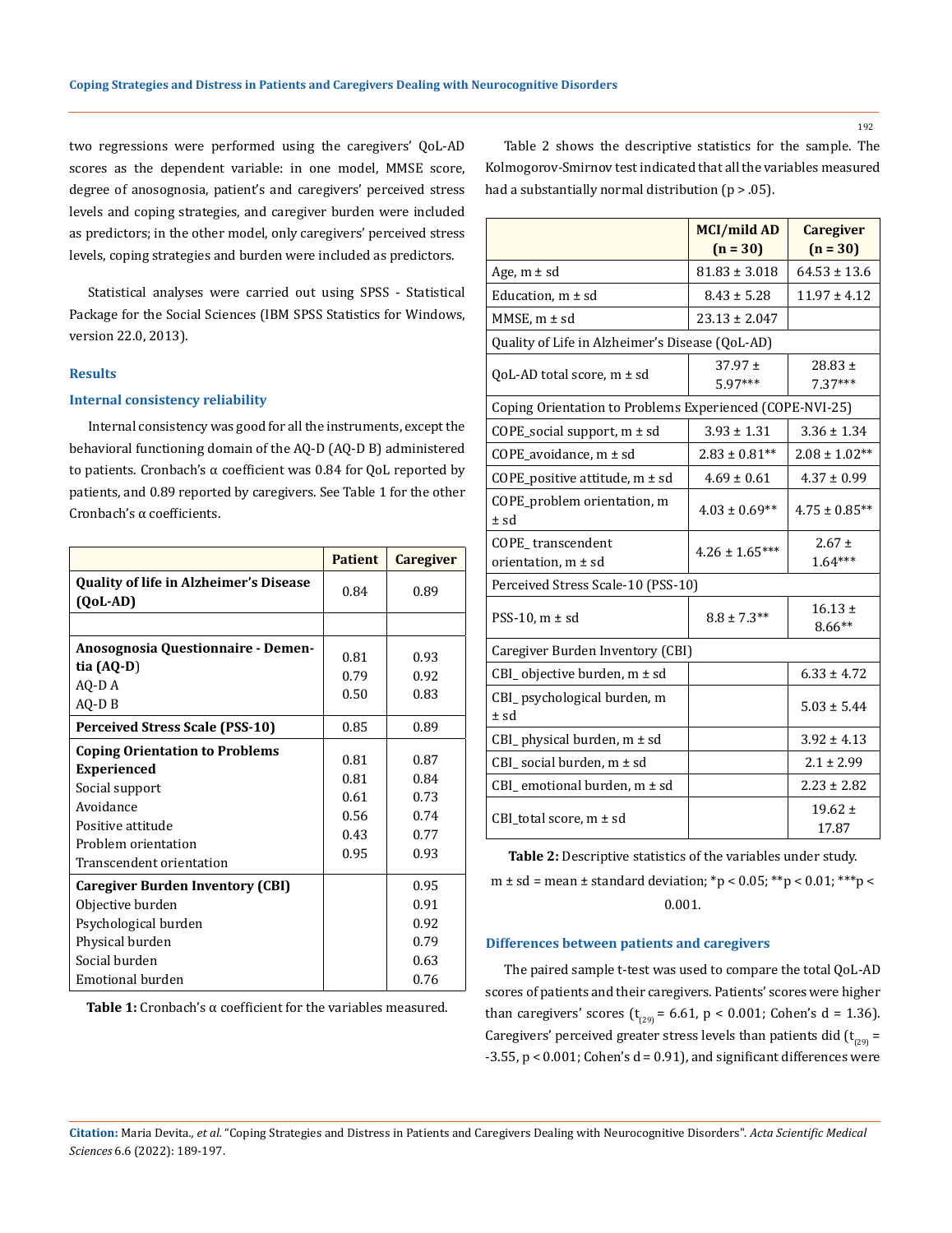also observed between the patients' and the caregivers' coping strategies: patients had higher scores for avoidance strategies ( $t_{\text{con}}$ = 3.12, p < 0.001; Cohen's d = 0.81) and for transcendent orientation  $(t_{(29)} = 4.16, p < 0.001;$  Cohen's d = 0.96), while caregivers had higher scores for problem orientation ( $t_{(29)}$  = -3.59, p < 0.001; Cohen's d = 0.93). According to Cohen's conventions  $[25]$ , all these differences are large. Patients and caregivers did not differ in social support strategies (t<sub>(29)</sub> = 1.79, p = 0.085) nor in positive attitude (t<sub>(29)</sub> = 1.41,  $p = 0.17$ ).

## **Factors related to patients' perceptions of QoL**

Significant Pearson's correlation coefficients were observed between patients' and caregivers' perceptions of QoL (r = 0.372, p < 0.05). In addition, patients' perceptions of QoL were negatively correlated with their perceptions of stress ( $r = -0.369$ ,  $p < 0.05$ ) and the caregiver's tendency to use avoidance strategies  $(r = -0.591, p)$ < 0.01), so that as these last two scores increased, the patient's perception of QoL worsened. According to Cohen's conventions [25,26], the strength of these correlations is medium to high. Patients' perceptions of QoL were not significantly correlated with their coping strategies, caregivers' other coping strategies, caregivers' perceptions of stress, any of the components of caregiver burden, patients' anosognosia, patients' MMSE scores, participation in cognitive stimulation training, nor patients' and caregivers' socio-demographic variables (age, education, cohabitation with the caregiver, and the age and educational level of the caregiver).

## **Factors related to caregivers' perceptions of QoL**

Caregivers' perceptions of QoL showed significant Pearson's correlation coefficients with caregivers' burden, patients' anosognosia, caregivers' coping strategies, caregivers' perceptions of stress, patients' MMSE scores, and patients' participation in cognitive stimulation training (Table 3). In particular, caregivers' perceptions of QoL were positively associated with patients' MMSE scores, patients' participation in cognitive stimulation training and caregivers' positive attitude, and negatively associated with patients' anosognosia, caregiver burden, caregivers' avoidance coping strategy and perceived stress. These correlations were medium to large.

| Variables correlated with caregivers'<br>perceptions of QoL | r        | p           |  |
|-------------------------------------------------------------|----------|-------------|--|
| CBI_objective burden                                        | $-0.478$ | ${}_{0.01}$ |  |
| CBI_psychological burden                                    | $-0.506$ | ${}_{0.01}$ |  |
| CBI social burden                                           | $-0.496$ | ${}_{0.01}$ |  |
| CBI emotional burden                                        | $-0.362$ | ${}_{0.05}$ |  |
| CBI total score                                             | $-0.499$ | ${}_{0.01}$ |  |
| Degree of anosognosia                                       | $-0.427$ | ${}_{0.05}$ |  |
| COPE C avoidance                                            | $-0.424$ | ${}_{0.05}$ |  |
| COPE_C_positive attitude                                    | 0.415    | ${}_{0.05}$ |  |
| PSS C                                                       | $-0.562$ | ${}_{0.01}$ |  |
| MMSE                                                        | 0.440    | ${}_{0.05}$ |  |
| <b>CST</b>                                                  | 0.372    | ${}_{0.05}$ |  |

**Table 3:** Variables significantly correlated with caregivers' perceptions of QoL.

CBI = Caregiver Burden Inventory; PSS\_C = Caregivers' perceived stress; MMSE = Patients' MMSE score; CST = Patients having participated in cognitive stimulation training.

Caregivers' perceptions of QoL were not significantly correlated with their other coping strategies or those of the patient, nor with caregivers' physical burden, and patients' perceptions of stress. There was a high significant correlation between caregivers' perceptions of stress and their avoidance strategies (r = .522, p < 0.01).

|                                 | Degree of<br>anosognosia | <b>COPE C</b><br>avoidance | <b>PSS C</b>         |  |
|---------------------------------|--------------------------|----------------------------|----------------------|--|
| CBI_objective burden, r (p)     | $0.649$ (< 0.01)         | $0.522$ (< 0.01)           | $0.686 \approx 0.01$ |  |
| CBI_psychological burden, r (p) | $0.622$ (< 0.01)         | 0.530 (< 0.01)             | $0.812$ (< 0.01)     |  |
| CBI_physical burden, r (p)      | $0.623$ (< 0.01)         | $0.608 (0.01)$             | $0.769$ (< 0.01)     |  |
| $CBI$ social burden, $r(p)$     | $0.487 (< 0.01$ )        | $0.573$ (< 0.01)           | $0.575$ (< 0.01)     |  |
| CBI_emotional burden, r (p)     | $0.518$ (< 0.01)         | 0.504 (< 0.01)             | $0.702$ (< 0.01)     |  |
| $CBI_{total score, r(p)}$       | $0.668$ (< 0.01)         | $0.615 \approx 0.01$       | $0.814 \approx 0.01$ |  |

**Table 4:** Variables significantly correlated with caregiver burden dimensions.

Degree of anosognosia = Patients' degree of anosognosia; COPE\_C\_avoidance = Caregivers' avoidance coping strategy;

PSS\_C = Caregivers' perceived stress; CBI = Caregiver Burden Inventory.

**Citation:** Maria Devita*., et al.* "Coping Strategies and Distress in Patients and Caregivers Dealing with Neurocognitive Disorders". *Acta Scientific Medical Sciences* 6.6 (2022): 189-197.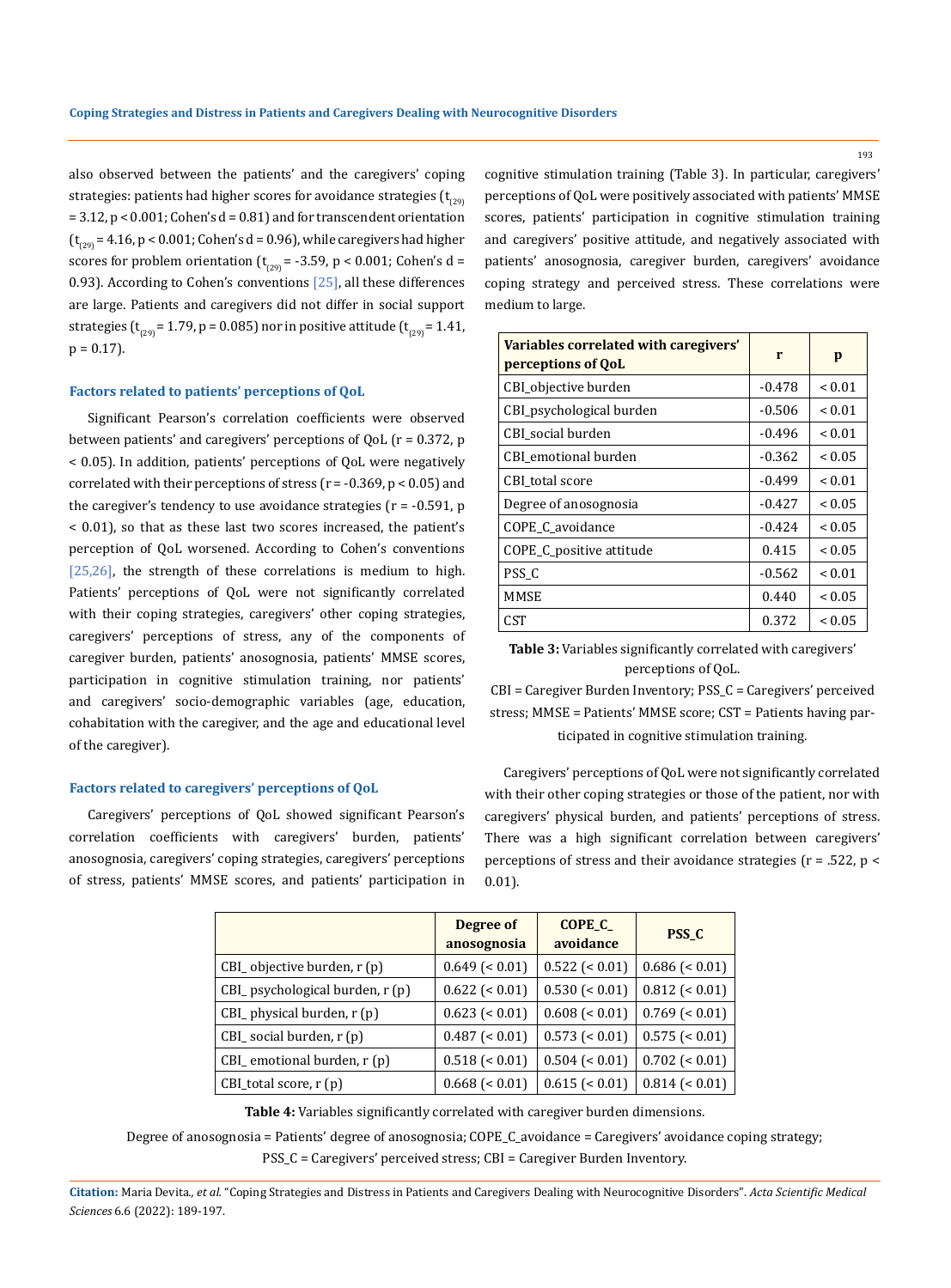194

Table 4 summarizes the significant correlations between caregiver burden dimensions and patients' anosognosia, caregivers' avoidance coping strategies, and caregivers' perceptions of stress. There were no significant correlations between caregiver burden and the caregivers' other coping strategies.

#### **Predictors of patients' and caregivers' perceptions of QoL**

The stepwise linear regression analysis identified the factors associated with patients' and caregivers' perceptions of QoL. Perceived stress and coping strategies were found to be the main factors associated with perceptions of QoL. The regression model showed that greater perceptions of stress on the part of both patients and caregivers were associated with more negative perceptions of QoL, and greater use of avoidance strategies by caregivers' was associated with worse perceptions of QoL by patients. Furthermore, caregivers' perceptions of QoL were negatively associated with patients' transcendent orientation coping strategy and with the caregivers' own positive attitude. Patients' and caregivers' perceptions of QoL were not significantly associated with anosognosia, MMSE score, caregiver burden, and other socio-demographic variables. See table 5 for the results of the regressions.

| <b>Regression model</b> | <b>QoL-AD patient</b>       | <b>Patient factors</b> |            | <b>Caregiver Factors</b> |                     |
|-------------------------|-----------------------------|------------------------|------------|--------------------------|---------------------|
|                         |                             | β                      | p          | β                        | p                   |
| 1 <sup>a</sup>          | Avoidance                   |                        |            | $-0.591$                 | ${}< 0.01$<br>$**$  |
| 2 <sup>b</sup>          | Perceived stress            | $-0.369$               | $0.05*$    |                          |                     |
|                         |                             | <b>Patient factors</b> |            | <b>Caregiver Factors</b> |                     |
|                         | <b>QoL-AD caregiver</b>     | β                      | p          | β                        | p                   |
| 3 <sup>c</sup>          | Perceived stress            |                        |            | $-0.567$                 | ${}_{0.01}$<br>$**$ |
| 3 <sup>c</sup>          | Transcendent<br>orientation | $-0.369$               | $< 0.05$ * |                          |                     |
| 3 <sup>c</sup>          | Positive attitude           |                        |            | 0.312                    | $0.05*$             |
| 4 <sup>d</sup>          | Perceived stress            |                        |            |                          | ${}_{0.01}$<br>$**$ |

**Table 5:** Significant predictors of patients' and caregivers' perceptions of QoL.

QoL-AD patient = patients' QoL-AD scores; QoL-AD caregiver = Caregivers' QoL-AD scores; \* p < 0.05; \*\* p < 0.01.  ${}^{8}R^2$  = 0.350. Adjusted for non-significant patient and caregiver factors: coping strategies, perceived stress, patients' anosognosia levels, patients' MMSE scores, patients' cognitive stimulation training, and caregiver burden.  $R^2 = 0.136$ . Adjusted for non-significant patient factors: coping strategies, perceived stress, patients' anosognosia levels, patients' MMSE scores, and patients' cognitive stimulation training.  $R^2 = 0.504$ . Adjusted for non-significant patient and caregiver factors: coping strategies, perceived stress, patients' anosognosia levels, patients' MMSE scores, patients' cognitive stimulation training, and caregiver burden.  $dR^2 = 0.316$ . Adjusted for non-significant caregiver factors: coping

strategies, perceived stress, and caregiver burden.

# **Discussion**

As stated in the introduction, according to the literature individuals with mild neurocognitive disorders are able to effectively assess their quality of life  $[2]$ , although their evaluations differ significantly from their caregivers' evaluations. The aim of this study was to compare patients' and caregivers' perceptions

of QoL and to identify the factors that contribute to determining perceptions of QoL.

A significant difference was found between patients' and caregivers' perceptions of QoL: specifically, patients reported better QoL than their caregivers did, in line with the literature [6,11,27]. Patients and caregivers likely give importance to

**Citation:** Maria Devita*., et al.* "Coping Strategies and Distress in Patients and Caregivers Dealing with Neurocognitive Disorders". *Acta Scientific Medical Sciences* 6.6 (2022): 189-197.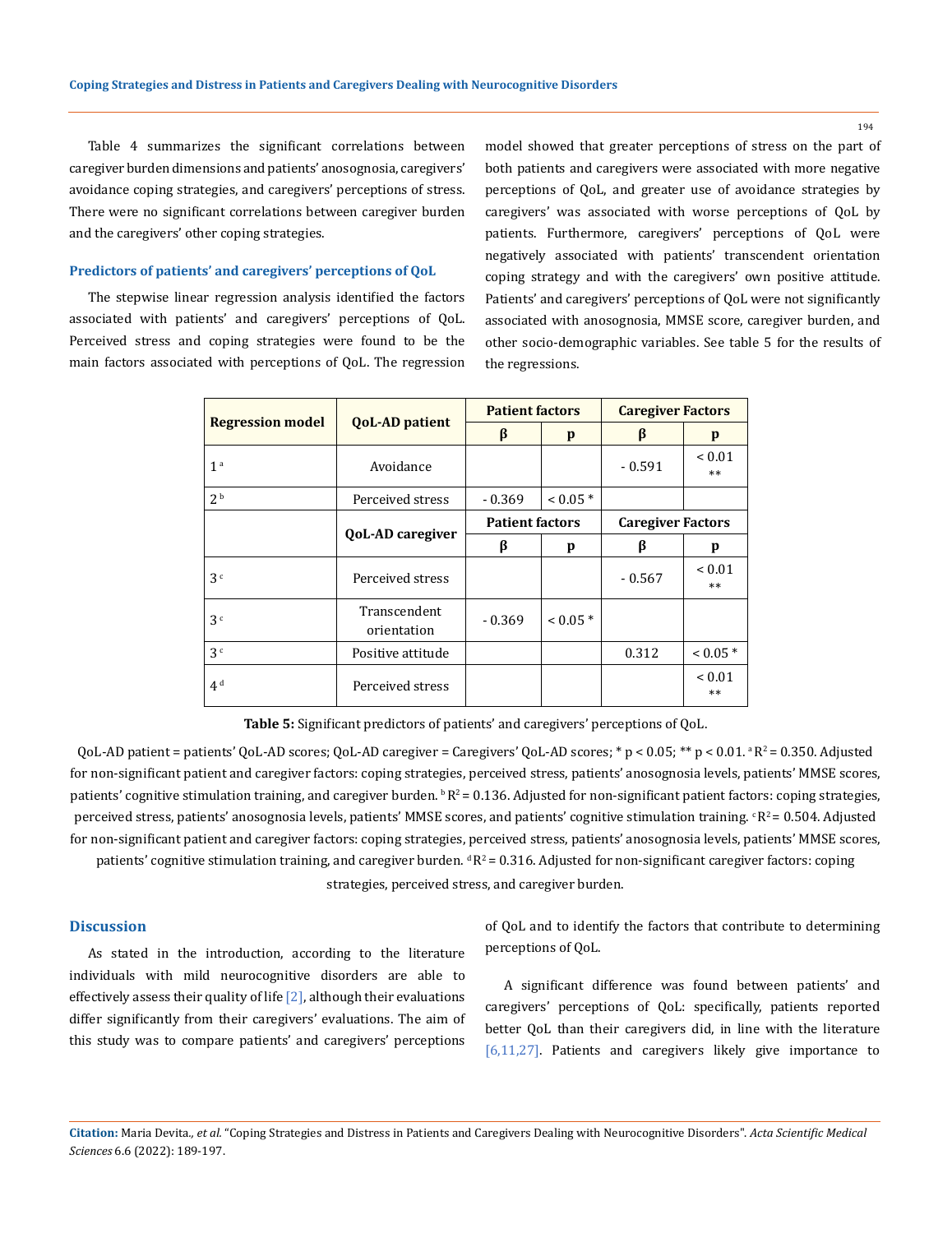different factors, based on their ages and lifestyles, giving rise to different perceptions of QoL, although the clinical aspects of the disease undoubtedly play an important role.

Caregivers' perceptions of QoL are correlated with clinical factors, such as patients' MMSE scores and their participation in cognitive stimulation training. The positive association with patients' MMSE scores suggests that as these decrease (i.e., the more severe the pathology) their caregivers give a more negative assessment of QoL. These data, however, conflict with what has been reported in several studies  $[14,15]$ , where no significant relationship between cognitive impairment and the perception of QoL was found. This inconsistency is probably due to the fact that our group of patients had mild dementia, and the correlation is less consistent when the impairment is more severe and is associated with other symptoms of the pathology. Patients' cognitive impairment does not seem to particularly affect their self-reported perception of QoL, although caregivers may give greater importance to cognitive deficits than patients do when assessing QoL, which may also partly explain the more negative perceptions of QoL reported by caregivers.

In this study, caregivers' and patients' perceptions of stress play a crucial role in determining their perceptions of QoL. We may speculate that stress makes the situation more difficult to manage, thus worsening the perception of QoL. In addition to perceived stress, the strategies for coping with it are also important for the perception of QoL. In fact, caregivers' perceptions of QoL, as well as their perceptions of stress, are also predicted by a positive attitude and by their patients' transcendent orientation strategies. Positive attitude is a functional coping strategy for effectively reducing stress, so it may protect against stress. By taking a positive attitude, stress is reduced, and this probably improves the caregiver's perception of QoL as the patient's deficits are perceived as less invasive. Regarding the relationship between caregivers' perceptions of QoL and patients' transcendent orientation, we may speculate that caregivers interpret patients' religiosity as an index of malaise, which leads them to negatively judge their QoL.

It's interesting to note, however, that patients' perceptions of QoL are negatively associated with caregivers' avoidance coping strategy. It may be speculated that caregivers' avoidance strategies negatively affect their relationship with and behavior towards their patients, possibly increasing patients' perceptions of stress, hence negatively conditioning their perceptions of QoL.

The most important result we have obtained is undoubtedly the association between perception of QoL and perceived stress. Coping strategies imply a certain level of perceived stress, which in turn affects the perception of QoL: it is possible that the coping strategies used come into play on an intermediate level between perceived stress and perception of QoL. It is also interesting to note that caregivers' coping strategies influence patients' perceptions: this highlights the importance of taking care of the caregiver and acting on modifiable factors, such as coping strategies, to ensure the well-being of both patient and caregiver.

## **Limitations**

We acknowledge that the present study has certain limitations. Firstly, the sample size: a larger group of individuals with neurocognitive disorders and their caregivers is required to support our results. Furthermore, we did not include participants with severe cognitive impairment nor did we have a control group, which would have allowed us to determine whether the differences between caregivers' and patients' perceptions of QoL were larger than in cases where the assisted family member is not affected by a neurocognitive disorder. Nor did we include measures of mood and behavioral disorders, factors which may influence the evaluation of QoL.

### **Conclusions**

Our findings show that perceptions of quality of life are mostly influenced by coping strategies and perceived stress, and, in particular, that caregivers' dysfunctional coping strategies can affect patients' perceptions of QoL. Our results highlight the importance of multidimensional management that takes into account the clinical and psychological characteristics not just of patients but also of caregivers, who play a crucial role in caring for patients with neurocognitive disorders. We consider that psychoeducational interventions for caregivers would be an effective means of helping them manage stress, with beneficial effects for both caregivers and patients, and suggest they form an integral part of the care of people with neurocognitive disorders.

#### **Conflict of Interest**

The authors declare that they have no conflict of interest.

**Citation:** Maria Devita*., et al.* "Coping Strategies and Distress in Patients and Caregivers Dealing with Neurocognitive Disorders". *Acta Scientific Medical Sciences* 6.6 (2022): 189-197.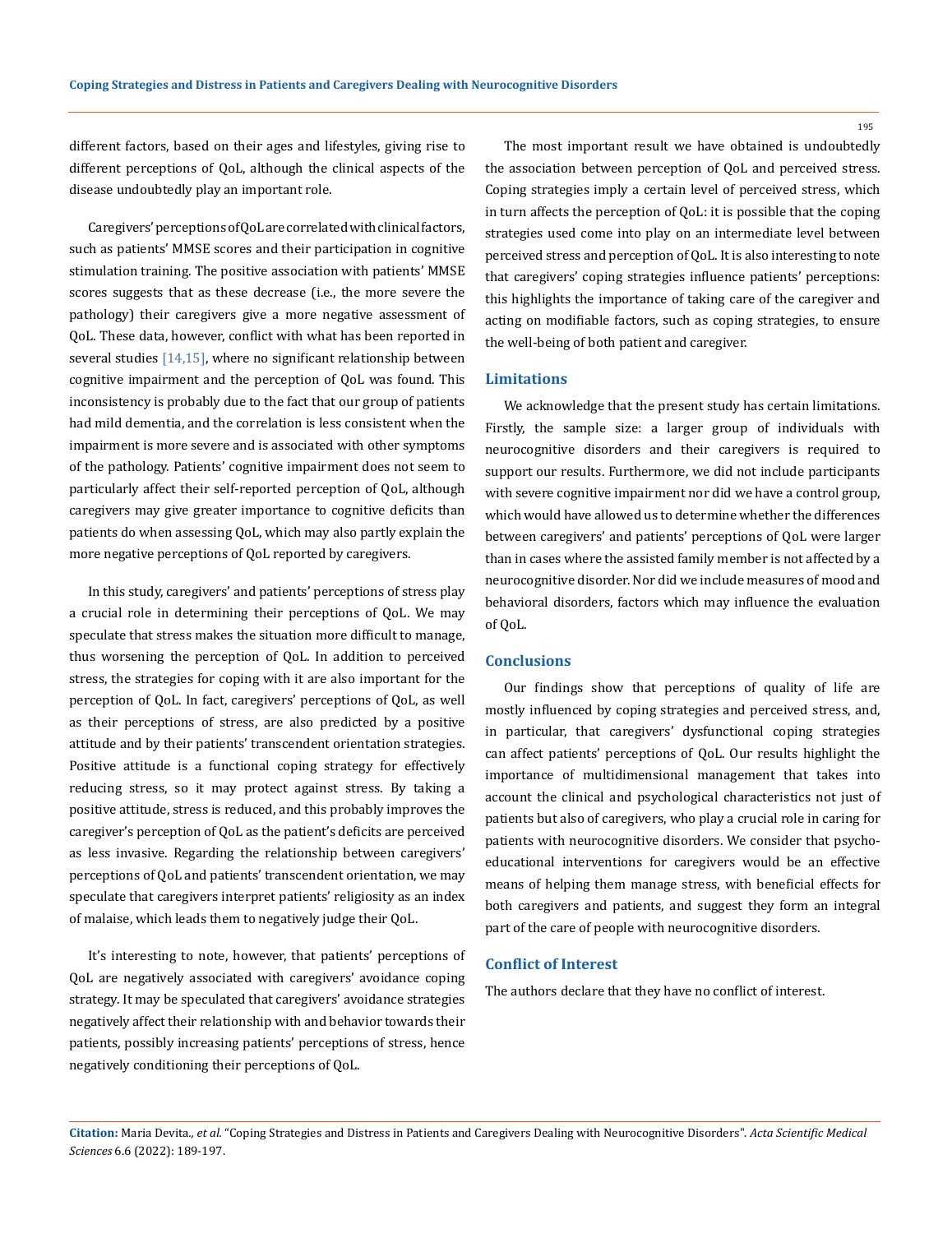# **Bibliography**

- 1. Hubanks L., *et al*[. "Quality of life assessment: an annotated](https://apps.who.int/iris/handle/10665/61629)  [bibliography". \(No. WHO/MNH/PSF/94.1. Unpublished\).](https://apps.who.int/iris/handle/10665/61629)  [Geneva: World Health Organization \(1994\).](https://apps.who.int/iris/handle/10665/61629)
- 2. Bosboom P R., *et al*[. "Quality of life in Alzheimer's disease:](https://doi.org/10.1017/s1041610211002493)  [different factors associated with complementary ratings by](https://doi.org/10.1017/s1041610211002493)  patients and family carers". *[International Psychogeriatrics](https://doi.org/10.1017/s1041610211002493)* 24.5 [\(2012\): 708-721.](https://doi.org/10.1017/s1041610211002493)
- 3. Conde-Sala J L., *et al*[. "Clinical Differences in Patients with](https://doi.org/10.3233/jad-2012-121360)  [Alzheimer's Disease According to the Presence or Absence](https://doi.org/10.3233/jad-2012-121360)  [of Anosognosia: Implications for Perceived Quality of Life".](https://doi.org/10.3233/jad-2012-121360)  *[Journal of Alzheimer's](https://doi.org/10.3233/jad-2012-121360) Disease* 33.4 (2013): 1105-1116.
- 4. Trigg R., *et al*[. "The relationship between changes in quality of](https://doi.org/10.1002/gps.4150)  [life outcomes and progression of Alzheimer's disease: results](https://doi.org/10.1002/gps.4150)  [from the Dependence in AD in England 2 longitudinal study](https://doi.org/10.1002/gps.4150)*". International [Journal of Geriatric Psychiatry](https://doi.org/10.1002/gps.4150)* 30.4 (2014): 400- [408.](https://doi.org/10.1002/gps.4150)
- 5. Ready R E., *et al*[. "Patient versus informant perspectives of](https://doi.org/10.1002/gps.1075)  [Quality of Life in Mild Cognitive Impairment and Alzheimer's](https://doi.org/10.1002/gps.1075)  disease". *[International Journal of Geriatric Psychiatry](https://doi.org/10.1002/gps.1075)* 19.3 [\(2004\): 256-265.](https://doi.org/10.1002/gps.1075)
- 6. Sands L P., *et al*[. "What Explains Differences Between Dementia](https://doi.org/10.1097/00019442-200405000-00006)  [Patient's and Their Caregiver's Ratings of Patient's Quality](https://doi.org/10.1097/00019442-200405000-00006)  of Life?" *[The American Journal of Geriatric Psychiatry](https://doi.org/10.1097/00019442-200405000-00006)* 12.3 [\(2004\): 272-280.](https://doi.org/10.1097/00019442-200405000-00006)
- 7. Livingston G., *et al*[. "Successful ageing in adversity: the LASER-](https://doi.org/10.1136/jnnp.2007.126706)AD longitudinal study". *[Journal of Neurology, Neurosurgery and](https://doi.org/10.1136/jnnp.2007.126706)  Psychiatry* [79.6 \(2007\): 641-645.](https://doi.org/10.1136/jnnp.2007.126706)
- 8. Conde-Sala J L., *et al*[. "Factors related to perceived quality of life](https://doi.org/10.1002/gps.2161)  [in patients with Alzheimer's disease: the patient's perception](https://doi.org/10.1002/gps.2161)  [compared with that of caregivers".](https://doi.org/10.1002/gps.2161) *International Journal of [Geriatric Psychiatry](https://doi.org/10.1002/gps.2161)* 24.6 (2009): 585-594.
- 9. Jonsson L., *et al*[. "Patient- and Proxy-Reported Utility in](https://doi.org/10.1097/01.wad.0000201851.52707.c9)  [Alzheimer Disease Using the EuroQoL".](https://doi.org/10.1097/01.wad.0000201851.52707.c9) *Alzheimer Disease and [Associated Disorders](https://doi.org/10.1097/01.wad.0000201851.52707.c9)* 20.1 (2006): 49-55.
- 10. Tatsumi H., *et al*[. "Neuropsychiatric symptoms predict change](https://doi.org/10.1111/j.1440-1819.2009.01955.x)  [in quality of life of Alzheimer disease patients: A two-year](https://doi.org/10.1111/j.1440-1819.2009.01955.x)  follow-up study". *[Psychiatry and Clinical Neurosciences](https://doi.org/10.1111/j.1440-1819.2009.01955.x)* 63.3 [\(2009\): 374-384.](https://doi.org/10.1111/j.1440-1819.2009.01955.x)
- 11. Thorgrimsen L., *et al*[. "Whose Quality of Life Is It Anyway?"](https://doi.org/10.1097/00002093-200310000-00002)  *[Alzheimer Disease and Associated Disorders](https://doi.org/10.1097/00002093-200310000-00002)* 17.4 (2003): 201- [208.](https://doi.org/10.1097/00002093-200310000-00002)
- 12. Logsdon R G., *et al*[. "Assessing Quality of Life in Older Adults](https://doi.org/10.1097/00006842-200205000-00016)  [With Cognitive Impairment".](https://doi.org/10.1097/00006842-200205000-00016) *Psychosomatic Medicine* 64.3 [\(2002\): 510-519.](https://doi.org/10.1097/00006842-200205000-00016)
- 13. Karlawish J H T., *et al*[. "The Relationship Between Caregiver's](https://doi.org/10.1046/j.1532-5415.2001.49210.x)  [Global Ratings of Alzheimer's Disease Patient's Quality of Life,](https://doi.org/10.1046/j.1532-5415.2001.49210.x)  [Disease Severity, and the Caregiving Experience".](https://doi.org/10.1046/j.1532-5415.2001.49210.x) *Journal of the American Geriatrics Society* [49.8 \(2001\): 1066-1070.](https://doi.org/10.1046/j.1532-5415.2001.49210.x)
- 14. Moyle W., *et al*[. "Assessing quality of life of older people with](https://doi.org/10.1111/j.1365-2648.2011.05912.x)  [dementia: a comparison of quantitative self-report and proxy](https://doi.org/10.1111/j.1365-2648.2011.05912.x)  accounts". *[Journal of Advanced Nursing](https://doi.org/10.1111/j.1365-2648.2011.05912.x)* 68.10 (2001): 2237- [2246.](https://doi.org/10.1111/j.1365-2648.2011.05912.x)
- 15. [Naglie G. "Quality of Life in Dementia".](https://doi.org/10.1017/s0317167100005588) *Canadian Journal [of Neurological Sciences/Journal Canadien des](https://doi.org/10.1017/s0317167100005588) Sciences Neurologiques* [34.S1 \(2007\): 57-61.](https://doi.org/10.1017/s0317167100005588)
- 16. Dröes R., *et al*[. "Effect of Integrated Family Support Versus Day](https://doi.org/10.1017/s1041610200006232)  [Care Only on Behavior and Mood of Patients With Dementia".](https://doi.org/10.1017/s1041610200006232)  *[International Psychogeriatrics](https://doi.org/10.1017/s1041610200006232)* 12.1 (2000): 99-115.
- 17. Tschanz J T., *et al*[. "Caregiver Coping Strategies Predict](https://doi.org/10.1016/j.jagp.2012.10.005)  [Cognitive and Functional Decline in Dementia: The Cache](https://doi.org/10.1016/j.jagp.2012.10.005)  [County Dementia Progression Study".](https://doi.org/10.1016/j.jagp.2012.10.005) *The American Journal of [Geriatric Psychiatry](https://doi.org/10.1016/j.jagp.2012.10.005)* 21.1 (2013): 57-66.
- 18. Monteiro A M F., *et al*[. "Coping strategies among caregivers of](https://doi.org/10.1590/2237-6089-2017-0065)  [people with Alzheimer disease: a systematic review".](https://doi.org/10.1590/2237-6089-2017-0065) *Trends in [Psychiatry and Psychotherapy](https://doi.org/10.1590/2237-6089-2017-0065)* 40.3 (2018): 258-268.
- 19. Folstein M F., *et al*. "Mini-mental state". *[Journal of Psychiatric](https://doi.org/10.1016/0022-3956(75)90026-6)  Research* [12.3 \(1975\): 189-198.](https://doi.org/10.1016/0022-3956(75)90026-6)
- 20. Bianchetti A., *et al*. "Quality of life in patients with mild dementia. Validation of the Italian version of the quality of life Alzheimer's disease (QoL-AD) Scale". *Official Journal of the Italian Society of Gerontology and Geriatrics* 137 (2017).
- 21. Gambina G., *et al*[. "The Italian Validation of the Anosognosia](https://doi.org/10.1177/1533317515577185)  [Questionnaire for Dementia in Alzheimer's Disease".](https://doi.org/10.1177/1533317515577185) *American [Journal of Alzheimer's Disease and Other Dementiasr](https://doi.org/10.1177/1533317515577185)* 30.6 [\(2015\): 635-644.](https://doi.org/10.1177/1533317515577185)
- 22. Cohen S., *et al*[. "A Global Measure of Perceived Stress".](https://doi.org/10.2307/2136404) *Journal [of Health and Social Behavior](https://doi.org/10.2307/2136404)* 24.4 (1983): 385.
- 23. Caricati L., *et al*[. "COPE-NVI-25: validazione italiana della](https://doi.org/10.3280/PDS2015-002007)  [versione ridotta della Coping Orientation to the Problems](https://doi.org/10.3280/PDS2015-002007)  Experienced (COPE-NVI)". *[Psicologia della salute](https://doi.org/10.3280/PDS2015-002007)* 2 (2015): [123-140.](https://doi.org/10.3280/PDS2015-002007)

**Citation:** Maria Devita*., et al.* "Coping Strategies and Distress in Patients and Caregivers Dealing with Neurocognitive Disorders". *Acta Scientific Medical Sciences* 6.6 (2022): 189-197.